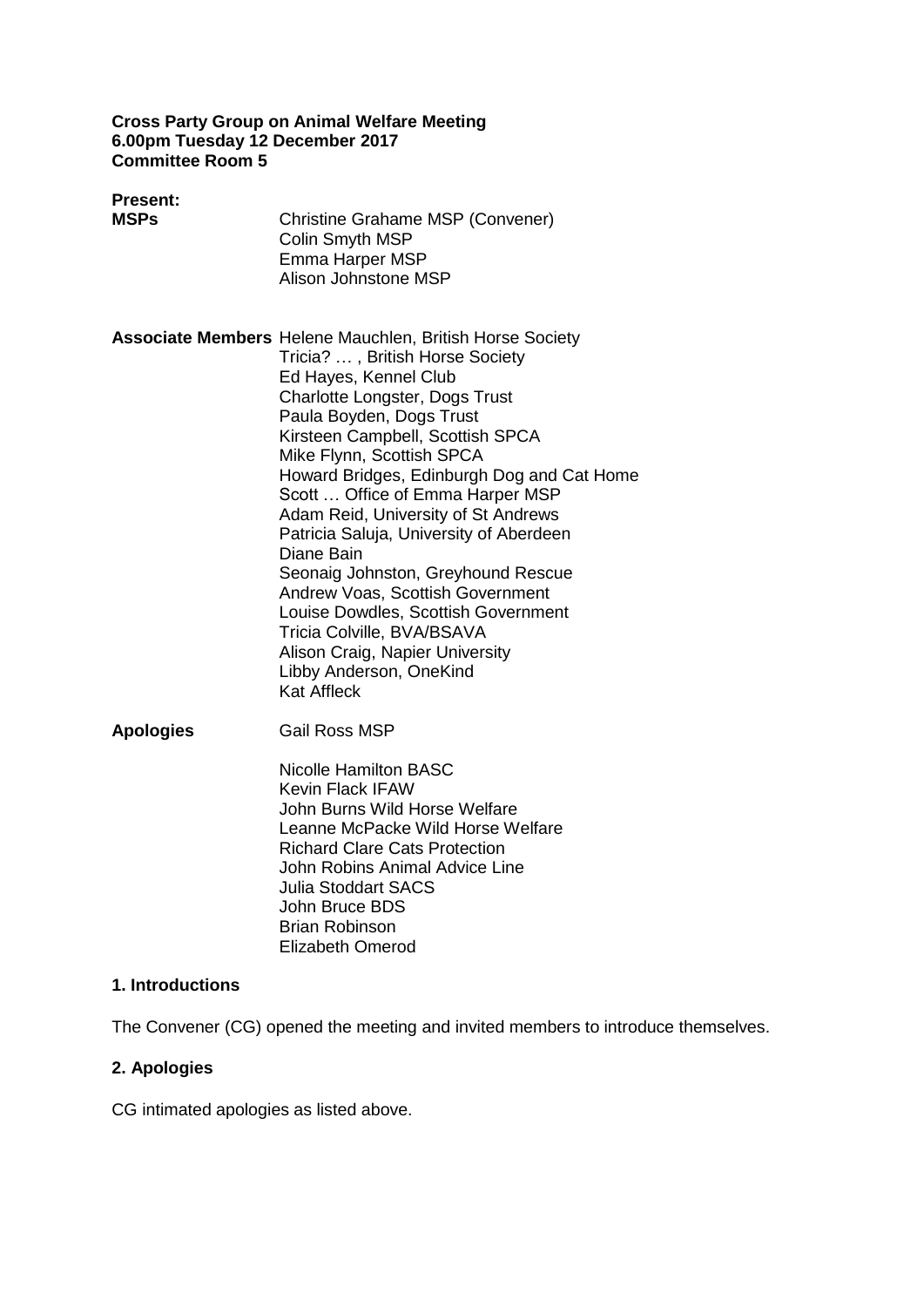## **3. Minutes of previous meeting**

The minutes of the previous meeting were approved subject to minor corrections.

### **4. Puppy Trade - presentation**

Paula Boyden (PB), Veterinary Director, Dogs Trust, described the problems within the UK and Scottish puppy trade. There continued to be considerable demand for puppies and it was not possible to fill this through sources such as Kennel Club assured breeders or other reputable licensed breeders. Demand was being met via the trade from Europe which exploited the PETS travel scheme which was intended for the movement of genuine pets. Some re-homing organisations were importing dogs and the relevant EU legislation – the Balai Directive – was not being applied. On welfare, the Transport Regulation EC 1/2005 was applicable to dogs but was inadequate.

The original PETS travel scheme was amended in 2012. Under the present scheme, while animals must be microchipped, there is no requirement for the chip to be registered on a database. Animals may travel three weeks after vaccination, and as the vaccine is given at 12 weeks, this means that puppies should not travel before 15 weeks of age. Since 2012, imports of dogs had increased by 60% with increases of 663% from Hungary, and 780% from Lithuania.

Dogs Trust was working with authorities including UK Border Force and the Animal and Plant Health Agency (APHA) at ports in Kent. 80% of the pups seized on arrival were specialist breeds such as French Bulldog, English Bulldog and Dachshund. This demand for certain breeds was reflected in the rise of registrations – for example, the number of French Bulldogs registered had risen from 14,000 to 21,000.

Dogs Trust had undertaken three investigations focusing on Eastern Europe – Lithuania, Hungary, Romania and Poland. On one "postbus" transport, the investigator had seen puppies in very small containers on a 30-hour journey. The transport made two stops but the puppies were not fed during this time.

Dogs Trust investigation findings included:

- PETS was being abused, for example by puppies under 15 weeks being certified as older, and used for illegal imports. Vets in source countries were known to falsify information on pet passport and generally would only face a reprimand and 50 euro fine if detected. Lithuanian authorities had recently announced that only government vets would be allowed to issue passports.
- Poor husbandry, such as pups kept under stairs, was common
- The provenance of parent dogs was often unclear
- Lack of socialisation
- Appalling travel conditions and lack of traceability
- Checks at ports were not fit for purpose Dogs Trust had been able to "smuggle" a microchipped stuffed toy puppy across borders
- Significant risk of importing diseases
- The importance of recording the date when a dog arrived in the UK, as this was relevant to disease control
- Unfit animals were travelling, such as a pregnant bitch who still had stitches in from a previous caesarean operation.
- Fighting breeds and dogs with cropped ears were being imported.
- Dogs from non-EU countries such as Serbia were entering the trade.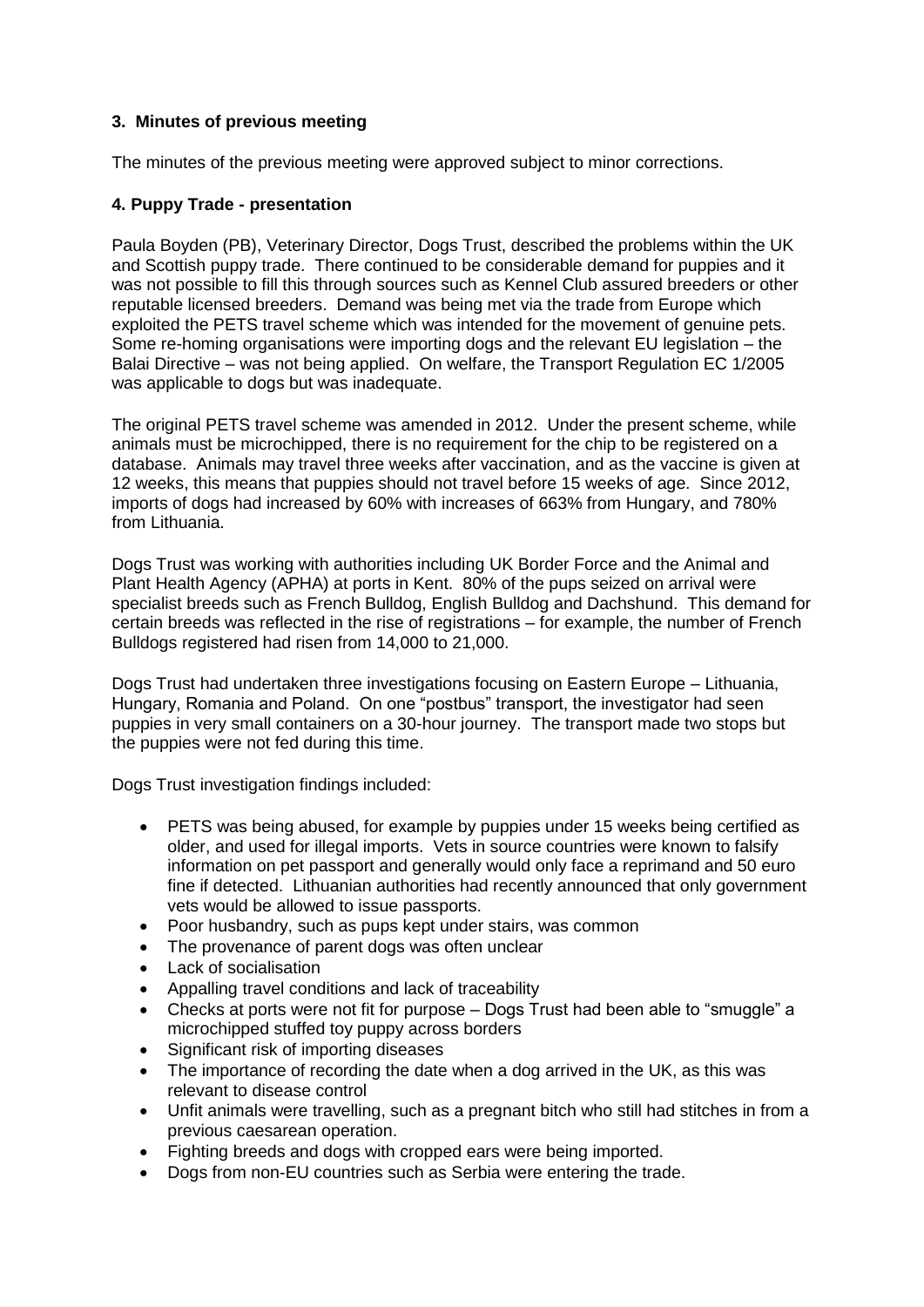Regarding disease, the risk from rabies was relatively low but there were greater risks of vector-borne and zoonotic disease such as those transmitted by ticks. Leishmaniasis, transmitted by sandflies, was also potentially zoonotic. Some of these diseases could become endemic in the UK. It was worrying that tick treatment was no longer mandatory.

Distemper had been found in a dog shipped, along with other rescue dogs, from Bosnia. Such dogs were often dispersed around the country to new homes.

The Dogs Trust view was that a ban on third party sales would not stop people abusing the PETS scheme to bring puppies into the UK.

### **5. Puppy Trade - Discussion**

Andrew Voas (AV) said that the Scottish Government (SG) shared the concerns. While the PETS was EU legislation to allow free movement with dogs, it had not been anticipated that it would be used so easily to allow the import of puppies from Eastern Europe. SG was consulting colleagues from DEFRA.

The SG had committed to a publicity campaign to highlight the risks of buying pets in certain ways. Public demand for certain breeds was encouraging smuggling, and this was exacerbated by the gap in prices between the EU countries of origin and the UK.

Mike Flynn (MF) raised the issue of dogs allegedly rescued from overseas for rehoming in the UK. He was aware of drop-off points for dogs in Dumfries, Glasgow and north of Aberdeen. There was not absolute evidence of the dogs' origins from the rescues. The trade in puppies was ridiculous and demand needed to be stopped.

CG mentioned the Member's Bill that she was preparing, with the intention of launching a consultation in January. Part of the approach was to place responsibility on the person acquiring the puppy, as well as the vendor. People should consider whether they had the right lifestyle for living with a dog. She had not yet considered the disease issues.

CG noted that the available figures were on a UK basis.

Ed Hayes (EH/KC) mentioned the penalties for puppy smuggling. PB said that these were woeful, including a maximum prison term of three months. A consignment of bulldogs could be worth £24,000, making the risk worth while.

MF said that HMRC had recouped £9m in tax from puppy sellers. He had no objection to breeders who sold healthy, well socialised pups.

CG added that her Bill also contained a proposal for every sale to be subject to a registration requirement.

#### **6. MSP updates**

Alison Johnstone (AJ) noted that in recent months she had lodged questions about compulsory CCTV in slaughterhouses, veterinary inspections at slaughter, mountain culling and sport shooting. She had spoken at the LACS/OneKind anti-foxhunting demonstration and was working on a possible Member's Bill to ban foxhunting. She had also supported stakeholders on issues including the Wallyford greyhound racing track, tail docking of dogs, and the use of electric shock collars.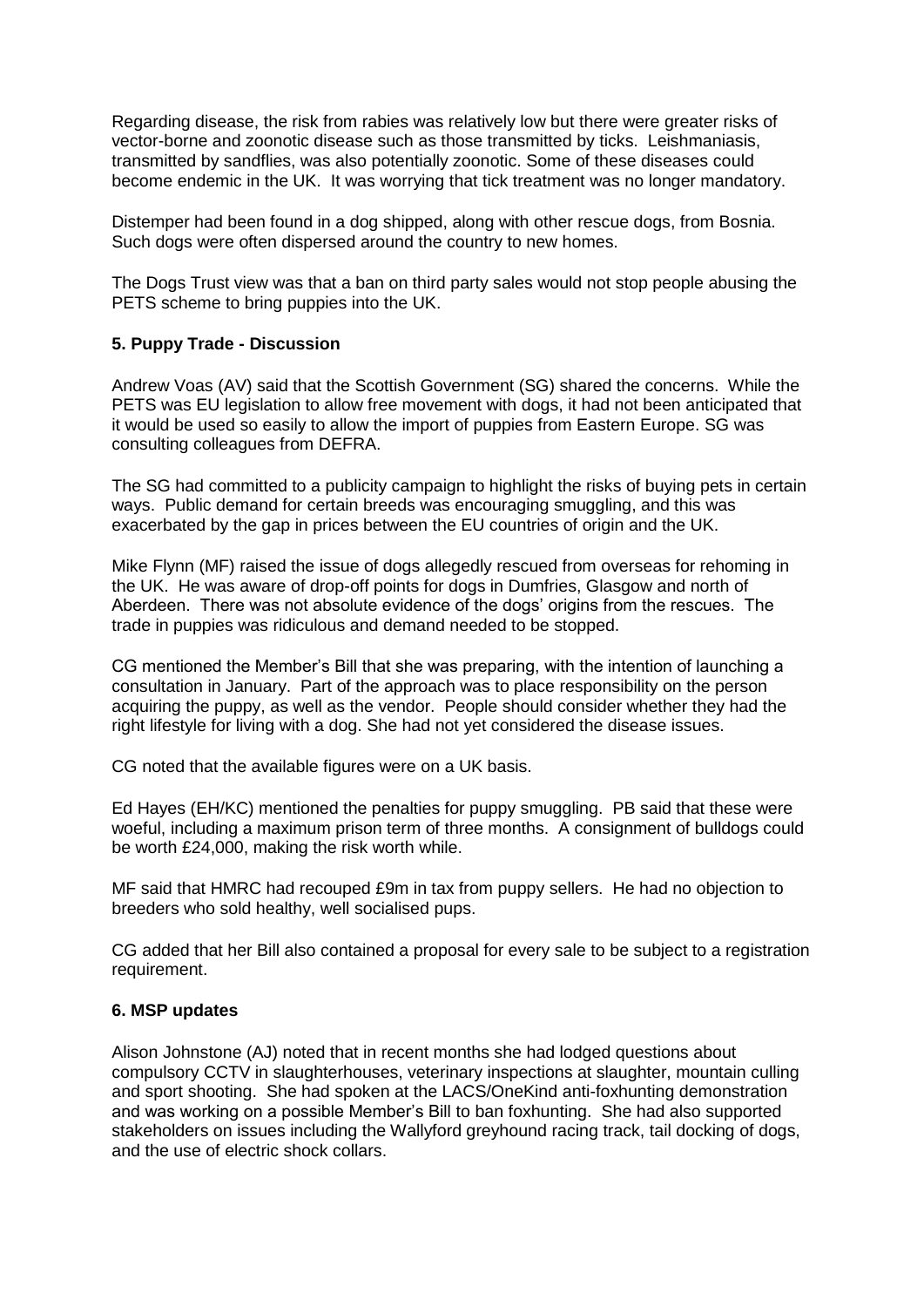Colin Smyth (CS) highlighted his work on snaring including a Member's Debate on a Motion for a complete ban. He was also pressing for a full ban on electric shock collars. He was pressing the SG for its proposals on increased sentencing for animal cruelty offences, particularly as the Westminster Bill had just been announced. He intended to speak in the Stage 3 debate on the Wild Animals in Travelling Circuses (Scotland) Bill and had written to the Cabinet Secretary about puppy smuggling. He would support the AJ Bill on foxhunting.

Emma Harper (EH/MSP) had also followed up on issues of greyhound racing and puppy smuggling, with a second Member's Debate about to take place. She was gathering information about licensed dog breeders in Scotland and understood there were 18 in Dumfries and Galloway, with large numbers of breeding bitches in some establishments. She would attend a demonstration of the use of vibrating dog collars and was working with Marc Abraham of Pupaid on third-party sales.

CG had also worked on the issues of snaring, CCTV, foxhunting, electric shock collars and puppy farming, which would be addressed in her Bill. She had lodged a question on live exports. For future reference, she had applied for a CPGAW display stand in the Members' area, hoping to repeat the very successful stands of 2014. As before, she would like to demonstrate positive aspects of human relationships with animals. She would notify the Group of the dates for the stand as soon as she received them.

AJ asked for members' views on the use of vibrating collars. All were opposed to the use of aversive stimuli although it was acknowledged that vibrating collars allied to positive reinforcement might be acceptable for deaf dogs. EH/KC said that the Kennel Club was hosting a drop-in session in the Parliament prior to Maurice Golden's debate on shock collars, calling for a full ban rather than regulation.

#### **7. Scottish Government update**

AV reviewed the Programme for Government commitments on animal welfare and the need to deliver on the most important issues over the next year or so. The circus Bill was approaching Stage 3 and despite debate over some amendments, would send a strong message that this sort of entertainment would not be tolerated in Scotland. Finishing the Bill would free up time for two members of the SG animal health and welfare team. He confirmed that the Bill covered the overwintering of animals if they were displayed.

Research into the puppy trade and purchasers' motivations was complete and made around 20 recommendations. It had not received much publicity, but a major marketing campaign would follow in the spring. It would also cover the problems of purchasing brachycephalic breeds, aiming to interrupt demand by promoting the rehoming message.

A three-month consultation on sanctuaries and rehoming centres had begun. These were not currently regulated other than by general animal welfare legislation. Establishments with 5-10 animals would be subject to a registration requirement, while those with more than ten would require a licence. It was intended that the Scottish SPCA inspect licensed premises, including those re-homing dogs from abroad, and would visit registered premises. The aim was for a flexible, modern licensing system.

The Performing Animals Regulation Act 1925 was also due for a review. Concerns had been raised in the course of the circus Bill over the use of reindeer, birds of prey, animals in schools etc and it was hoped to introduce licences with meaningful conditions for these.

A consultation on the use of CCTV in slaughterhouses was in preparation,